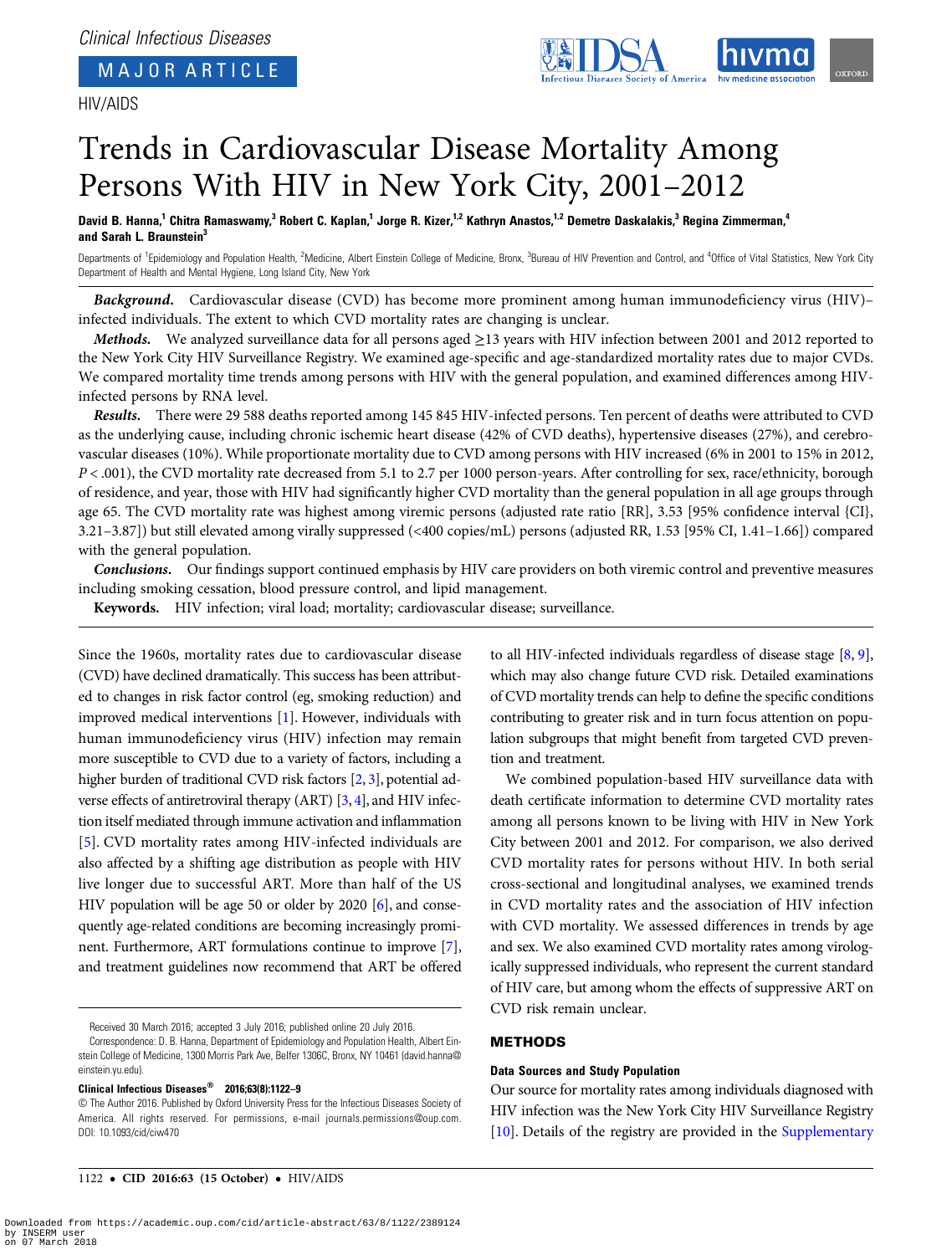[Materials](http://cid.oxfordjournals.org/lookup/suppl/doi:10.1093/cid/ciw470/-/DC1). Deaths among reported HIV cases in New York City are ascertained by quarterly linkages with death certificates reported to the New York City Vital Statistics Registry, supplemented by record linkages with the National Death Index (NDI) [\[11](#page-7-0)]. We determined denominators for CVD mortality rates among New Yorkers with HIV by assessing person-years (PY) living with a diagnosis of HIV infection for any individual in the Surveillance Registry between 2001 and 2012; this included both individuals with prevalent infection and those newly diagnosed. To focus on adults and adolescents, we excluded personyears when individuals were <13 years old.

Our sources for mortality rates in those without HIV (henceforth referred to as "the general population") were the New York City Vital Statistics Registry and modified US intercensal estimates [\[12](#page-7-0)]. For comparisons between those with HIV and the general population, population denominator PY were obtained by first creating bins (strata) of city residents based on demographic characteristics including sex, age group, race/ethnicity, and New York City borough of residence in each year. Bins were created because census data are not publicly available at the individual level. To limit bin denominators to the general population without a diagnosis of HIV, we subtracted the number of known PY attributable to individuals with HIV from each bin as determined from the HIV Surveillance Registry.

## **Outcomes**

We defined death due to CVD based on underlying cause of death International Classification of Diseases, Tenth Revision (ICD-10) codes representing "major cardiovascular diseases" (I00–I78) [\[13](#page-7-0)], derived from causes listed on the death certificate, as described in the [Supplementary Materials.](http://cid.oxfordjournals.org/lookup/suppl/doi:10.1093/cid/ciw470/-/DC1) In contrast, deaths due to HIV infection were based on ICD-10 codes representing HIV disease (B20–B24). We also examined more specific underlying CVD causes of death, including chronic ischemic heart disease, acute myocardial infarction, hypertensive diseases, cerebrovascular diseases, cardiomyopathy, arrhythmia, valvular heart disease, and pulmonary heart disease [\[14](#page-7-0)]. To capture CVD-related conditions identified as contributing to the sequence of events leading to death rather than classified as the underlying cause, we also examined up to 20 contributing causes listed on the death certificate, focusing on the same categories as well as heart failure. Heart failure was examined as a contributing but not underlying cause of death because it is usually categorized as the consequence of an earlier medical condition (eg, hypertension) [\[15](#page-7-0)].

#### Variables of Interest

Primary variables were HIV status and HIV RNA level, categorized as suppressed or unsuppressed. We used <400 copies/mL to define suppression to account for the lowest detection limit of multiple assays used during the period, and analyzed the most recent RNA level reported each year. We grouped calendar time into 2-year intervals to minimize small cell counts. Other covariates considered included age; sex; race/ethnicity; borough of residence;

and, for HIV-infected individuals, HIV transmission risk factor (eg, men who have sex with men, injection drug use history, heterosexual contact, or other/unknown risk) and CD4<sup>+</sup> T-cell count, based on the most recent value reported each year.

#### Statistical Methods

We calculated mortality rates per 1000 PY among both those with HIV and the general population using direct age standardization to the 2000 US Standard Population. We also calculated age-specific rates based on the following groups: 13–24, 25–34, 35–44, 45–54, 55–64, 65–74, 75–84, and  $\geq$ 85 years. Negative binomial regression tested linear time trends and associations by HIV status, controlling for confounding by age, sex, race/ethnicity, and borough of residence, after excluding person-time outside of New York City [\(Sup](http://cid.oxfordjournals.org/lookup/suppl/doi:10.1093/cid/ciw470/-/DC1)[plementary Figure 1](http://cid.oxfordjournals.org/lookup/suppl/doi:10.1093/cid/ciw470/-/DC1)). Time-by-covariate interactions were assessed by including a multiplicative term in models. We conducted stratified analyses by age and sex. We performed a priori subgroup analyses by HIV RNA level and CD4+ count to examine relationships in well-controlled populations. These analyses were limited to PY beginning in 2007, 1 year after comprehensive reporting in New York of all HIV RNA levels and  $CD4^+$  counts began [[16\]](#page-7-0), and to PY with at least 1 CD4<sup>+</sup> count and RNA measurement to focus on actively followed HIV-infected individuals. We used SAS 9.3 and Stata 14 software. We used  $\alpha$  = .05 to determine statistical significance for both main effects and interactions.

# RESULTS

## Study Population

There were 145 845 individuals reported to be living with HIV in New York City between 2001 and 2012, representing 1 231 881 PY. More than two-thirds were male, and median age was 49 years (interquartile range [IQR], 41–56 years) (Table [1\)](#page-2-0). Nearly 80% were either of black race or Hispanic ethnicity. Among men, the most frequently reported HIV transmission risk factor was sex with men (46%); among women, 75% reported heterosexual transmission or unknown risk. A history of injection drug use was reported among almost one-quarter. At the most recent measurement between 2007 and 2012, median  $CD4^+$  count was 465 cells/µL (IQR, 266–686 cells/µL), and 69% had suppressed HIV RNA (<400 copies/mL).

# Trends in CVD as Underlying Cause of Death

Between 2001 and 2012, 29 588 deaths due to any cause occurred among persons with HIV. The number of deaths declined over time, from 2916 in 2001 to 1898 in 2012, driven primarily by a consistent decrease in HIV-related deaths among both men and women (Figure [1](#page-2-0)). Ten percent of deaths were attributed to major CVDs as the underlying cause of death, including chronic ischemic heart disease (42% of CVD deaths), hypertensive diseases (27%), and cerebrovascular diseases (10%) (Table [2](#page-3-0)). Both the number and proportion of deaths due to CVD among individuals with HIV steadily increased during the period (from  $6\%$  [N = 170] in 2001 to 15% in 2012 [ $N = 282$ ],  $P < .001$ ). In contrast, the proportion of deaths due to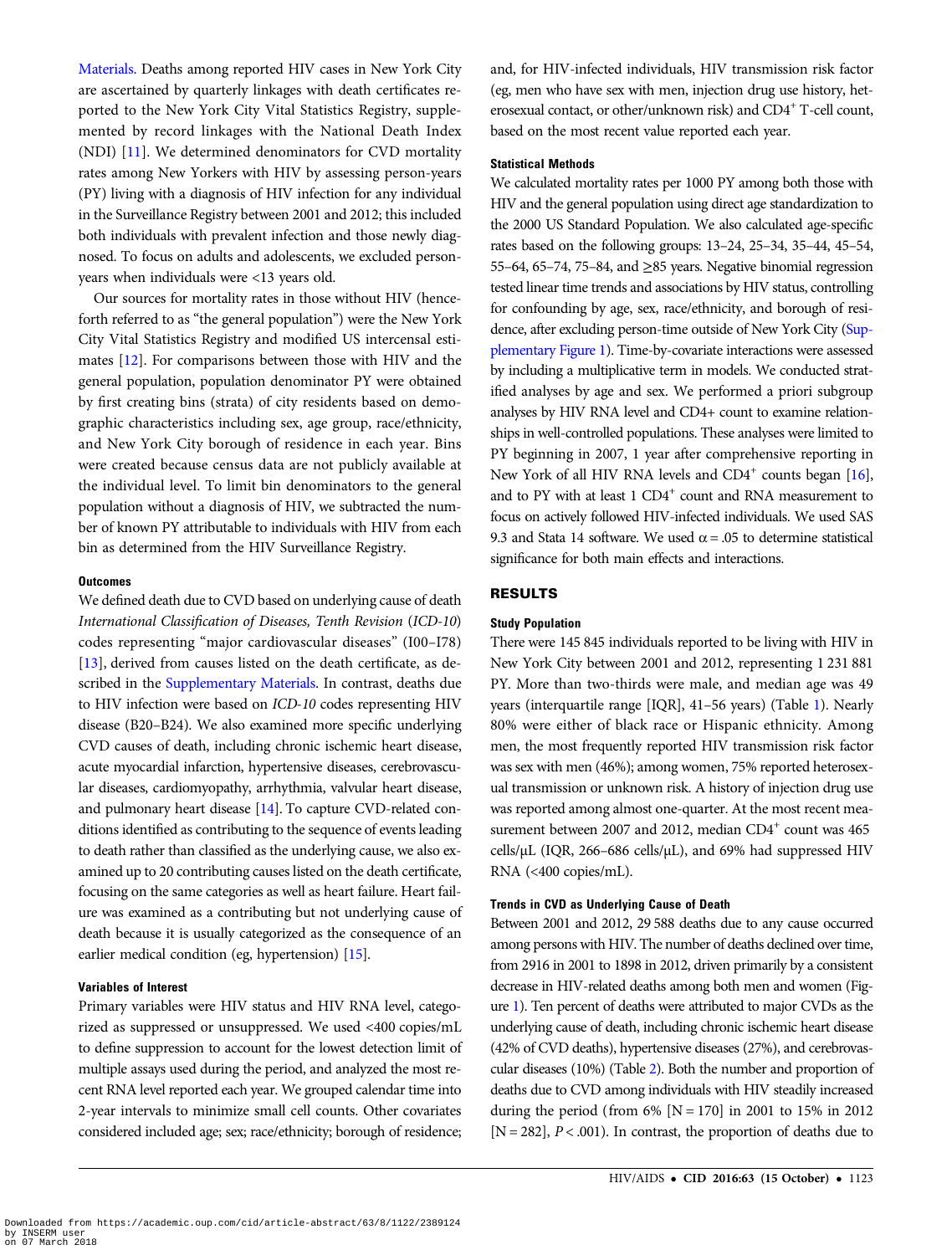<span id="page-2-0"></span>Table 1. Characteristics of Persons Living With Human Immunodeficiency Virus Infection in New York City, 2001–2012

| Characteristic                                  | Total           | Males          | Females       |
|-------------------------------------------------|-----------------|----------------|---------------|
| Overall                                         | 145 845 (100.0) | 104 238 (71.5) | 41 607 (28.5) |
| Age, y, at death or at the end of 2012          |                 |                |               |
| $13 - 24$                                       | 4984 (3.4)      | 3333(3.2)      | 1651 (4.0)    |
| $25 - 34$                                       | 15 356 (10.5)   | 11 619 (11.1)  | 3737 (9.0)    |
| $35 - 44$                                       | 30 924 (21.2)   | 21 309 (20.4)  | 9615 (23.1)   |
| $45 - 54$                                       | 52 632 (36.1)   | 37 148 (35.6)  | 15484 (37.2)  |
| $55 - 64$                                       | 31 243 (21.4)   | 22 800 (21.9)  | 8443 (20.3)   |
| $65 - 74$                                       | 8820 (6.0)      | 6627 (6.4)     | 2193 (5.3)    |
| 75-84                                           | 1668 (1.1)      | 1250 (1.2)     | 418 (1.0)     |
| $\geq 85$                                       | 218 (0.1)       | 152 (0.1)      | 66 (0.2)      |
| Race/ethnicity                                  |                 |                |               |
| <b>Black</b>                                    | 66 432 (45.5)   | 42 214 (40.5)  | 24 218 (58.2) |
| Hispanic                                        | 47 609 (32.6)   | 34 088 (32.7)  | 13 521 (32.5) |
| White                                           | 28 564 (19.6)   | 25 338 (24.3)  | 3226 (7.8)    |
| Asian/Pacific Islander                          | 2372 (1.6)      | 1942 (1.9)     | 430 (1.0)     |
| Native American                                 | 306 (0.2)       | 218 (0.2)      | $88 (=1)$     |
| Other/unknown                                   | 562 (0.4)       | 438 (0.4)      | 124 (0.3)     |
| HIV transmission risk factor                    |                 |                |               |
| Men who have sex with<br>men                    | 47 892 (32.8)   | 47 892 (45.9)  | .             |
| Injection drug use history                      | 31 665 (21.7)   | 22 541 (21.6)  | 9124 (21.9)   |
| Perinatal                                       | 2499 (1.7)      | 1216 (1.2)     | 1283(3.1)     |
| Heterosexual, other,<br>unknown                 | 63 789 (43.7)   | 32 589 (31.3)  | 31 200 (75.0) |
| Borough of residence <sup>a</sup>               |                 |                |               |
| <b>Bronx</b>                                    | 33 956 (23.3)   | 21 078 (20.2)  | 12 878 (31.0) |
| <b>Brooklyn</b>                                 | 36 201 (24.8)   | 23 714 (22.7)  | 12 487 (30.0) |
| Manhattan                                       | 37 080 (25.4)   | 30 495 (29.3)  | 6585 (15.8)   |
| Outside New York City                           | 10 928 (7.5)    | 8879 (8.5)     | 2049 (4.9)    |
| Queens                                          | 19 753 (13.5)   | 14 258 (13.7)  | 5495 (13.2)   |
| Staten Island                                   | 2928 (2.0)      | 1903 (1.8)     | 1025(2.5)     |
| Unknown                                         | 4999 (3.4)      | 3911 (3.8)     | 1088 (2.6)    |
| Place of birth                                  |                 |                |               |
| United States or US territory                   | 95 615 (65.6)   | 67 888 (65.1)  | 27 727 (66.6) |
| <b>Outside United States</b>                    | 25 524 (17.5)   | 18 108 (17.4)  | 7416 (17.8)   |
| Unknown                                         | 24 706 (16.9)   | 18 242 (17.5)  | 6464 (15.5)   |
| Neighborhood socioeconomic level <sup>b</sup>   |                 |                |               |
| Low poverty (<10% below<br>FPL)                 | 13 713 (11.6)   | 11 547 (13.8)  | 2166 (6.3)    |
| Medium poverty (10% to<br><20% below FPL)       | 30 421 (25.8)   | 23 007 (27.6)  | 7414 (21.5)   |
| High poverty (20% to<br><30% below FPL)         | 38 423 (32.6)   | 26 690 (32.0)  | 11 733 (34.1) |
| Very high poverty (≥30%<br>below FPL)           | 35 345 (30.0)   | 22 221 (26.6)  | 13 124 (38.1) |
| Most recent CD4 <sup>+</sup> count <sup>b</sup> |                 |                |               |
| <200 cells/µL                                   | 19817 (18.3)    | 13721 (17.8)   | 6096 (19.4)   |
| 200–349 cells/µL                                | 17916 (16.5)    | 13 022 (16.9)  | 4894 (15.6)   |
| 350-499 cells/µL                                | 21 790 (20.1)   | 16 113 (20.9)  | 5677 (18.1)   |
| $\geq$ 500 cells/µL                             | 48 935 (45.1)   | 34 222 (44.4)  | 14 713 (46.9) |
| Most recent HIV-1 RNA level <sup>b</sup>        |                 |                |               |
| ≥400 copies/mL                                  | 33 949 (31.2)   | 23 394 (30.3)  | 10 555 (33.5) |
| <400 copies/mL                                  | 74 927 (68.8)   | 53 931 (69.7)  | 20 996 (66.5) |

Data are presented as No. (%). Data reported to the New York City Department of Health and Mental Hygiene by 31 March 2015.

Abbreviations: FPL, federal poverty level; HIV, human immunodeficiency virus.

<sup>a</sup> Borough of residence based on the most recent record available.

 $<sup>b</sup>$  For 2007–2012. Unknown neighborhood socioeconomic level: n = 11 313 (9%), unknown</sup> CD4<sup>+</sup> T-cell count: n = 20 757 (16%), unknown HIV-1 RNA level: n = 20 339 (16%).

1124 • CID 2016:63 (15 October) • HIV/AIDS

CVD among the general New York City population was unchanged between 2001 and 2009 (47%), before decreasing to 39% in 2012. Among those with HIV, the percentage of all deaths attributed to CVD as the underlying cause of death was similar between men and women (10 vs 9%) [\(Supplementary Table 1](http://cid.oxfordjournals.org/lookup/suppl/doi:10.1093/cid/ciw470/-/DC1)A and 1B). In the general population, corresponding percentages were 42% among men and 48% among women.

# Trends in CVD as Contributing Cause of Death

Among persons with HIV, a CVD-related condition was listed as a contributing cause on one-fifth of all death certificates (Table [2\)](#page-3-0). The most common CVD-related conditions were hypertension (49% of those with CVD listed as a contributing cause), chronic ischemic heart disease (33%), cerebrovascular disease (13%), and heart failure (11%). Total mentions of CVD increased over time, and the presence of several CVD-related conditions more than doubled (all  $P < .001$ ): hypertensive diseases (from 6% to 15%), chronic ischemic heart disease (from 4% to 10%), heart failure (from 1.4% to 3.4%), and arrhythmia (from 0.65% to 1.3%).

# CVD Mortality Rates Compared With the General Population

Among people with HIV, the age-standardized CVD mortality rate decreased from 5.10 per 1000 PY (95% confidence interval [CI], 2.45–7.75) in 2001 to 2.68 per 1000 PY (95% CI, 2.07–3.28) in 2012 ( $P < .001$ ); corresponding rates among the general population decreased from 4.34 per 1000 PY (95% CI, 4.33–4.35) to 2.74 per 1000 PY (95% CI, 2.74–2.75) (Figure [2\)](#page-4-0). Age-standardized CVD mortality rates were similar between men and women with HIV (3.15 per 1000 PY [95% CI, 2.86–3.44] vs 3.27 per 1000 PY [95% CI, 2.76–3.78], respectively,  $P = .69$ ), whereas among the general population they were higher in men than women (4.38 per 1000 PY [95% CI, 4.35–4.40] vs 3.14 per 1000 PY [95% CI, 3.12–3.15],  $P < .001$ ). The CVD mortality rate decreased over time



**Figure 1.** Leading underlying causes of death for individuals with human immunodeficiency virus (HIV) infection, by percentage, New York City, 2001–2012. Data reported to the New York City Department of Health and Mental Hygiene by 31 March 2015. Abbreviation: CV, cardiovascular.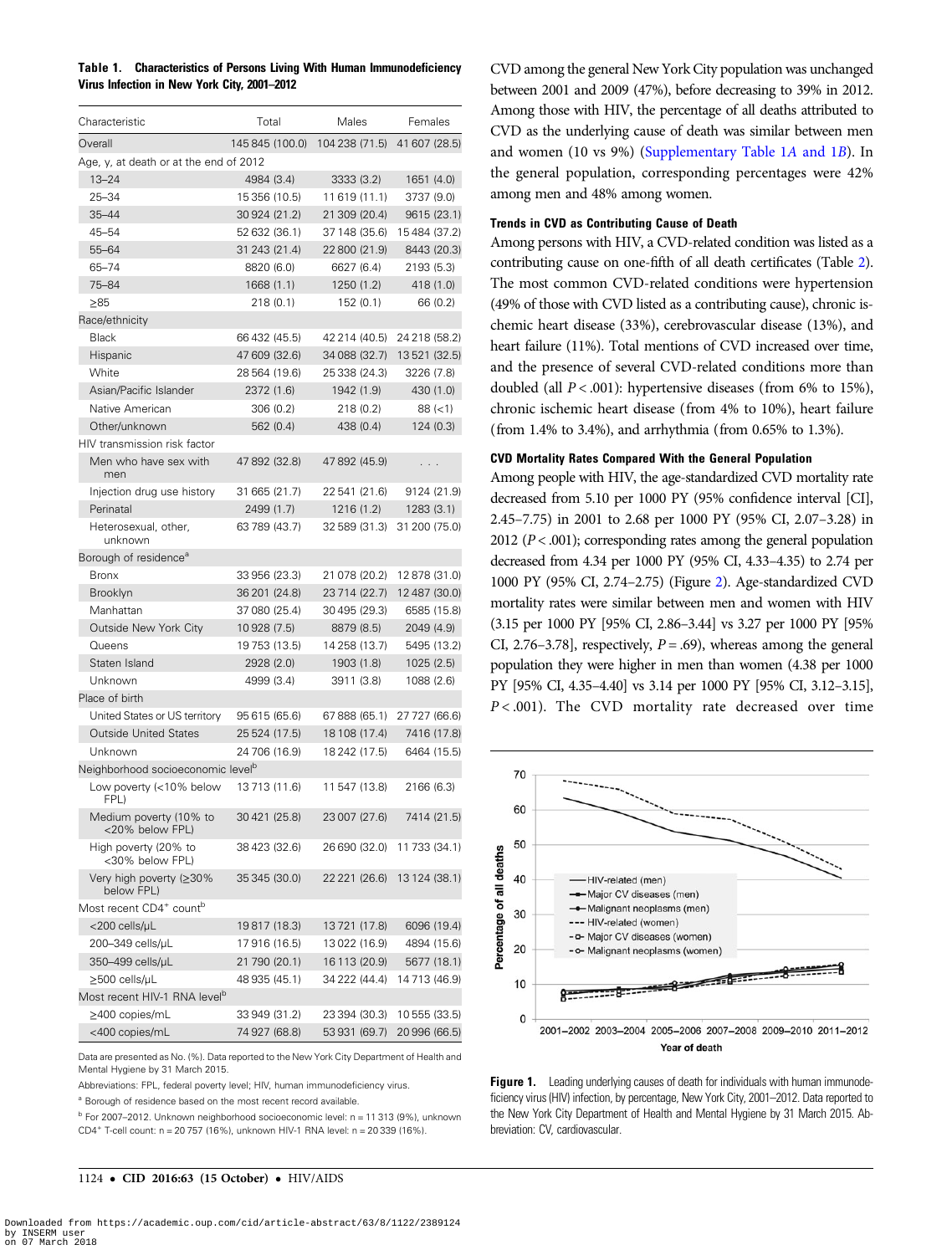| Cause of Death                           | Overall<br>No. | % of All<br>Deaths | % of CVD<br>Deaths       | 2001-2002<br>No. | 2003-2004<br>No. | 2005-2006<br>No. | 2007-2008<br>No. | 2009-2010<br>No. | 2011-2012<br>No. | P for Trend              |
|------------------------------------------|----------------|--------------------|--------------------------|------------------|------------------|------------------|------------------|------------------|------------------|--------------------------|
| Total deaths                             | 29588          | 100.0              | $\overline{\phantom{0}}$ | 5834             | 5628             | 5170             | 4705             | 4316             | 3935             | $\overline{\phantom{0}}$ |
| Underlying causes of death               |                |                    |                          |                  |                  |                  |                  |                  |                  |                          |
| Total cardiovascular disease deaths      | 2971           | 10.0               | 100.0                    | 387              | 463              | 448              | 548              | 566              | 559              | < .001                   |
| Diseases of heart                        | 2411           | 8.1                | 81.2                     | 308              | 374              | 380              | 449              | 452              | 448              | $-.001$                  |
| Chronic ischemic heart disease           | 1258           | 4.3                | 42.3                     | 151              | 188              | 205              | 238              | 232              | 244              | < .001                   |
| Acute myocardial infarction              | 256            | 0.9                | 8.6                      | 38               | 51               | 34               | 47               | 49               | 37               | .023                     |
| Pulmonary heart disease                  | 63             | <1                 | $\overline{2}$           | 15               | 17               | 13               | 3                | $\overline{7}$   | 8                | .090                     |
| Cardiomyopathy                           | 55             | <1                 | 2                        | 8                | 9                | 9                | 5                | 13               | 11               | .051                     |
| Valvular heart disease                   | 39             | <1                 | 11                       | 9                | 8                | $\overline{4}$   | 6                | 6                | $6\phantom{1}6$  | .97                      |
| Arrhythmia                               | 17             | <1                 | <1                       |                  | $\overline{2}$   | $6\phantom{1}6$  | $\overline{4}$   |                  | 3                | .35                      |
| Hypertensive diseases                    | 802            | 2.7                | 27.0                     | 100              | 112              | 117              | 157              | 159              | 157              | $-.001$                  |
| Cerebrovascular diseases                 | 285            | 1.0                | 9.6                      | 41               | 48               | 30               | 55               | 59               | 52               | $-.001$                  |
| Contributing causes of death             |                |                    |                          |                  |                  |                  |                  |                  |                  |                          |
| Total mentions of cardiovascular disease | 5982           | 20.2               | 100.0                    | 857              | 934              | 932              | 1076             | 1111             | 1072             | < .001                   |
| Diseases of heart                        | 4506           | 15.2               | 75.3                     | 654              | 706              | 712              | 800              | 818              | 816              | < .001                   |
| Chronic ischemic heart disease           | 1947           | 6.6                | 32.5                     | 248              | 299              | 293              | 368              | 365              | 374              | < .001                   |
| Heart failure                            | 687            | 2.3                | 11.5                     | 81               | 108              | 113              | 133              | 120              | 132              | < .001                   |
| Acute myocardial infarction              | 474            | 1.6                | 7.9                      | 95               | 84               | 62               | 87               | 80               | 66               | .21                      |
| Pulmonary heart disease                  | 318            | 1.1                | 5.3                      | 49               | 55               | 66               | 50               | 51               | 47               | .063                     |
| Arrhythmia                               | 257            | 0.9                | 4.3                      | 38               | 45               | 35               | 43               | 44               | 52               | $-.001$                  |
| Cardiomyopathy                           | 239            | 0.8                | 4.0                      | 44               | 53               | 39               | 32               | 40               | 31               | .98                      |
| Valvular heart disease                   | 179            | <1                 | 3.0                      | 32               | 36               | 32               | 24               | 23               | 32               | .41                      |
| Hypertensive diseases                    | 2903           | 9.8                | 48.5                     | 348              | 400              | 450              | 530              | 593              | 582              | < .001                   |
| Cerebrovascular diseases                 | 788            | 2.7                | 13.2                     | 142              | 120              | 117              | 140              | 146              | 123              | < .001                   |

#### <span id="page-3-0"></span>Table 2. Cardiovascular Disease Deaths Among Persons With Human Immunodeficiency Virus Infection, by Underlying and Contributing Causes of Death, New York City, 2001–2012

Data reported to the New York City Department of Health and Mental Hygiene by 31 March 2015. Each reported death has a single underlying cause assigned, but may have >1 contributing cause. International Classification of D codes used: cardiovascular diseases (I00-I78; I46 excluded for contributing causes), diseases of heart (I00-I09, 111, 113, I20-I51; I46 excluded for contributing causes), chronic ischemic heart diseases (I21, 125, pulmonar heart disease (I26-I28), arrhythmia (I47-I49), cardiomyopathy (I42), valvular heart disease (I00-I09, I34-I38), hypertensive diseases (I10-I13, 115), cerebrovascular diseases (I60-I69), heart failure (I50.0, I50.1, I50.9, Abbreviation: CVD, cardiovascular disease.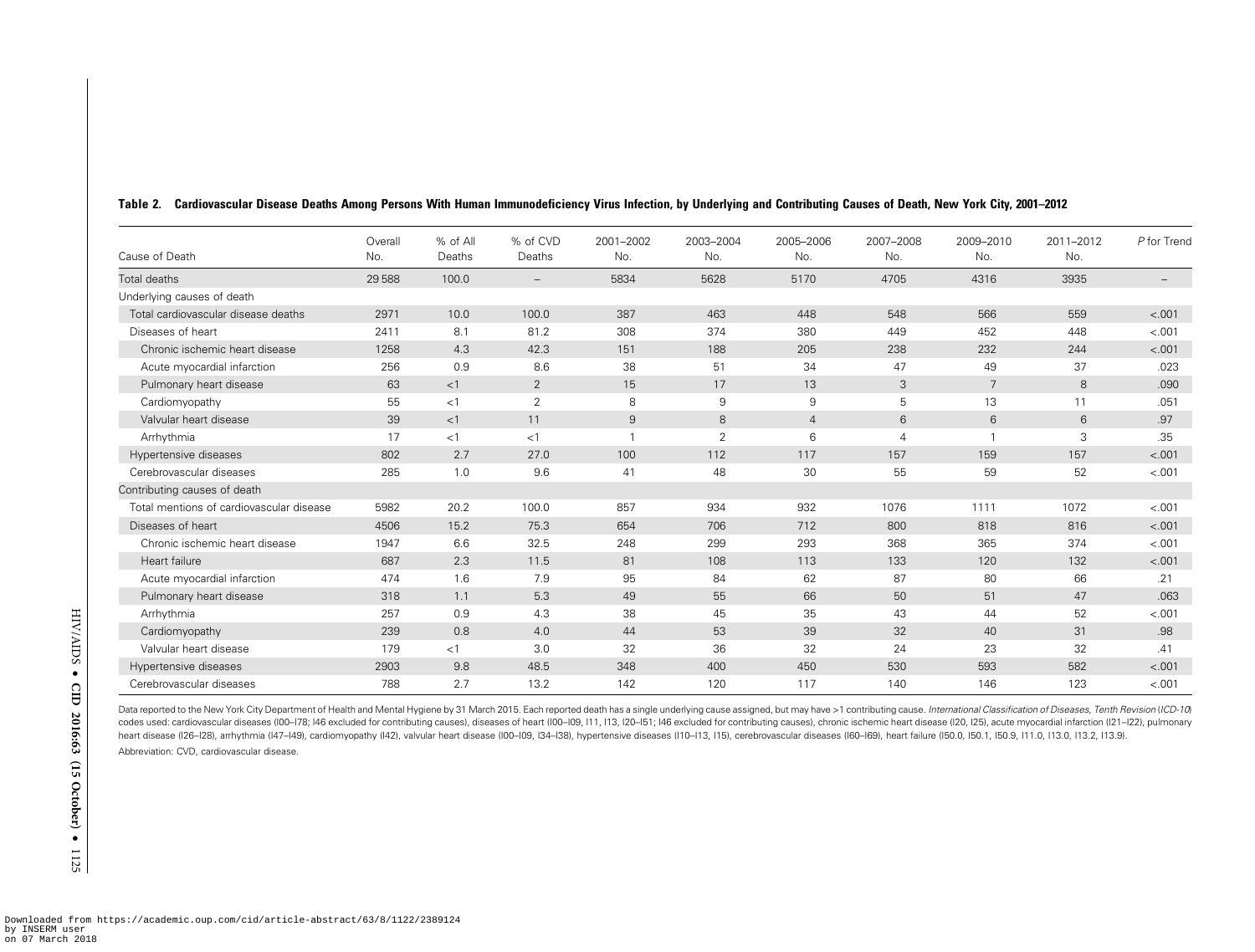<span id="page-4-0"></span>

Figure 2. Age-standardized cardiovascular disease (CVD) mortality rate per 1000 person-years, by human immunodeficiency virus (HIV) status, New York City, 2001– 2012. Bars represent 95% confidence intervals (CIs). Note: 95% CIs for persons without HIV are narrower than the symbol representing the point estimate. Data reported to the New York City Department of Health and Mental Hygiene by 31 March 2015.

regardless of HIV status or sex. After adjustment for age, year, sex, race/ethnicity, and borough of residence, we found positive HIV status to be associated with a 56% increased rate of CVD death (rate ratio [RR], 1.56 [95% CI, 1.49–1.60]). Additional details of the regression model are described in the [Supplementary](http://cid.oxfordjournals.org/lookup/suppl/doi:10.1093/cid/ciw470/-/DC1) [Materials](http://cid.oxfordjournals.org/lookup/suppl/doi:10.1093/cid/ciw470/-/DC1).

We stratified CVD mortality rates by age to better understand differences across age groups [\(Supplementary Figure 2](http://cid.oxfordjournals.org/lookup/suppl/doi:10.1093/cid/ciw470/-/DC1)). In all age groups through age 64, CVD mortality was greater among those with HIV compared with the general population. After age 65, CVD mortality was similar or greater in the general population compared with the HIV population. Because we detected a significant

interaction with respect to CVD mortality rates between HIV status and age  $(P < .001)$ , we repeated adjusted analyses stratified by age (Figure 3). Individuals with HIV maintained significantly higher CVD mortality rates than the general population in all age groups through age 64, ranging from 31% elevated risk among those aged 55–64 years to 202% among those aged 25–34 years.

In addition, we detected a significant interaction between HIV status and sex after covariate adjustment ( $P < .001$ ). In separate models, the adjusted CVD mortality RR for HIV-infected individuals vs the general population was 1.23 (95% CI, 1.16–1.30) among males and 2.24 (95% CI, 2.07–2.43) among females.

## CVD Mortality Rates Among Virologically Suppressed Persons With HIV

To assess whether virologically suppressed persons had CVD mortality rates similar to the general population, we stratified mortality rates for the years 2007–2012 according to level of suppression. Age-standardized CVD mortality rates were significantly lower among those with suppressed HIV RNA levels than among unsuppressed individuals (3.99 per 1000 PY [95% CI, 3.22–4.76] vs 8.02 per 1000 PY [95% CI, 6.03–10.01]) (Table [3\)](#page-5-0). However, both CVD mortality rates were higher than those of the general population (3.22 per 1000 PY [95% CI, 3.20–3.24]). After we controlled for year, sex, age, race/ethnicity, and borough of residence, an elevated CVD mortality rate in persons with HIV remained among both unsuppressed (RR, 3.53; 95% CI, 3.21–3.87) and suppressed individuals (RR, 1.53 [95% CI, 1.41–1.66]), compared with the general population.

We found that the association of HIV viremia with CVD mortality rates was more pronounced among women than men ( $P < .001$ ), even after controlling for available confounders. The adjusted RR of CVD mortality comparing HIV-viremic women with the general female population was 4.84 (95% CI,

|                       |   |                          |                      | <b>Persons with HIV</b> |              | <b>General population</b> |              |
|-----------------------|---|--------------------------|----------------------|-------------------------|--------------|---------------------------|--------------|
|                       |   |                          | <b>Relative rate</b> | <b>CVD</b>              | CVD deaths,  | <b>CVD</b>                | CVD deaths,  |
|                       |   |                          | (95% confidence      | deaths,                 | per 1000     | deaths,                   | per 1000     |
|                       |   |                          | interval)            | N                       | person-years | N                         | person-years |
| $85 + -$              |   |                          | $0.27$ (.18 - .41)   | 25                      | 28.94        | 189 241                   | 72.53        |
| $75 - 84 -$           | − |                          | $0.65(.54-.80)$      | 115                     | 14.77        | 164 886                   | 20.66        |
| $65 - 74 -$           |   |                          | $1.10(.99 - 1.23)$   | 420                     | 9.33         | 109 906                   | 7.18         |
| $\frac{9}{4}$ 55-64 - |   | н                        | $1.31(1.20 - 1.42)$  | 916                     | 4.84         | 79 900                    | 2.78         |
| $45 - 54 -$           |   | $\blacksquare$           | $1.75(1.60 - 1.92)$  | 1029                    | 2.39         | 47787                     | 1.05         |
| $35 - 44 -$           |   | $\overline{\phantom{a}}$ | $2.66(2.35 - 3.01)$  | 410                     | 1.04         | 21 4 7 4                  | 0.29         |
| $25 - 34 -$           |   |                          | $3.02(2.21 - 4.13)$  | 51                      | 0.32         | 11823                     | 0.07         |
| $13 - 24 -$           |   |                          | $2.81(1.04 - 7.53)$  | 5                       | 0.10         | 7677                      | 0.03         |
| 0.1                   |   |                          | 10                   |                         |              |                           |              |

Adjusted relative rate of CVD death for people with HIV, compared with the general population

Figure 3. Adjusted association between positive human immunodeficiency virus (HIV) status and cardiovascular disease (CVD) mortality rate, stratified by age group, New-York City, 2001–2012. Rate ratios are adjusted for calendar year, sex, race/ethnicity, and borough of residence. Models exclude persons living outside New York City at diagnosis and persons whose residence at diagnosis was unknown. Data reported to the New York City Department of Health and Mental Hygiene by 31 March 2015.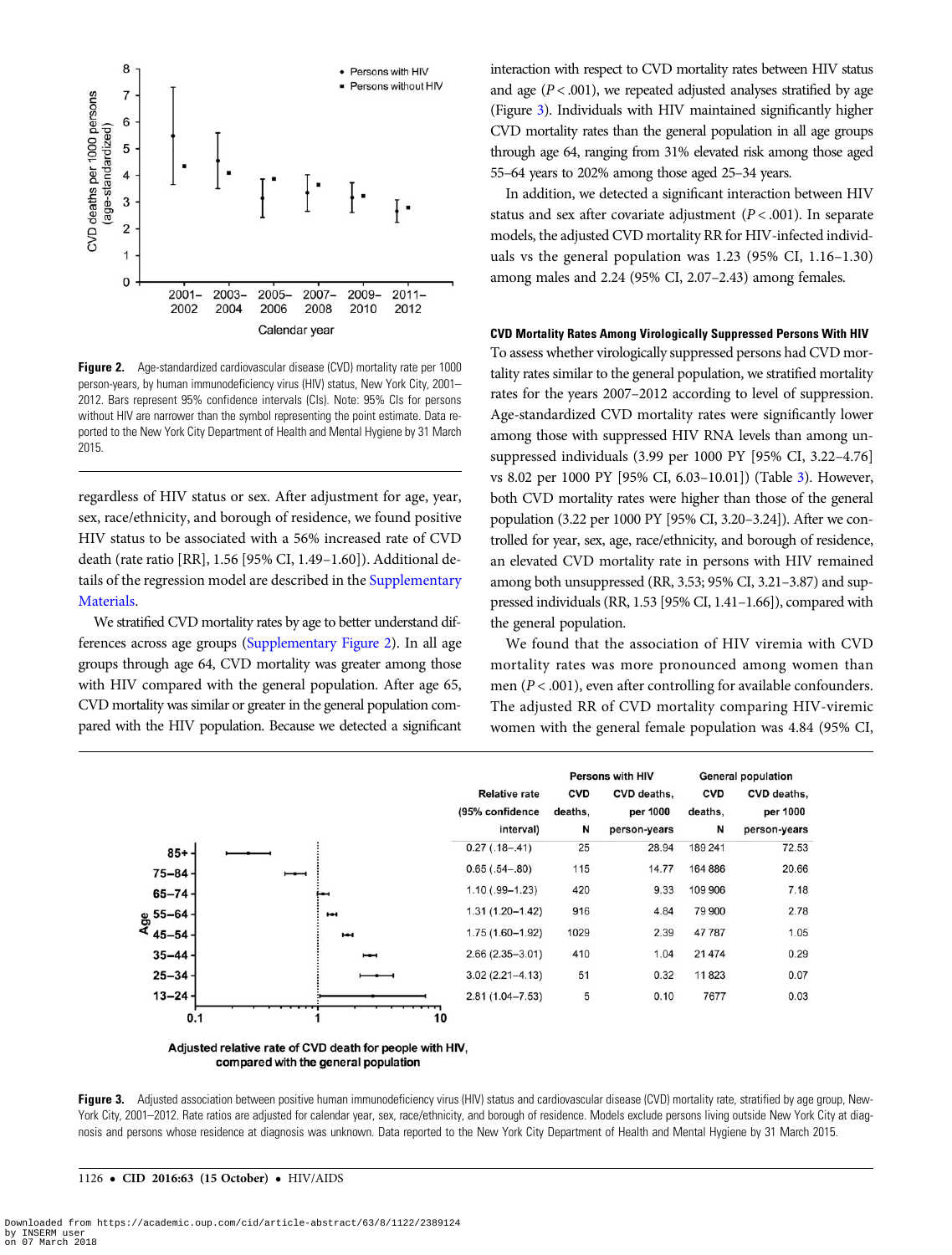| Overall                                                |                                                                          |                                               | Males                                                    |                                               | Females                                                  |                                               |  |
|--------------------------------------------------------|--------------------------------------------------------------------------|-----------------------------------------------|----------------------------------------------------------|-----------------------------------------------|----------------------------------------------------------|-----------------------------------------------|--|
| Status                                                 | Age-Adjusted CVD Mortality<br>Rate, per 1000 PY (95% CI)                 | Adjusted Rate Ratio for<br>CVD Death (95% CI) | Age-Adjusted CVD Mortality<br>Rate, per 1000 PY (95% CI) | Adjusted Rate Ratio for<br>CVD Death (95% CI) | Age-Adjusted CVD Mortality<br>Rate, per 1000 PY (95% CI) | Adjusted Rate Ratio for<br>CVD Death (95% CI) |  |
| General population                                     | $3.22(3.20 - 3.24)$                                                      | $1.00$ (Ref.)                                 | 4.38 (4.35-4.40)                                         | $1.00$ (Ref.)                                 | $3.14(3.12 - 3.15)$                                      | 1.00 (Ref.)                                   |  |
| Persons with HIV                                       |                                                                          |                                               |                                                          |                                               |                                                          |                                               |  |
| Model 1: By HIV RNA level <sup>a</sup>                 |                                                                          |                                               |                                                          |                                               |                                                          |                                               |  |
| Suppressed HIV RNA<br>$(<$ 400 copies/mL)              | $3.99(3.22 - 4.76)$                                                      | $1.53(1.41 - 1.66)$                           | $3.53(2.85 - 4.20)$                                      | $1.40(1.27 - 1.54)$                           | 4.46 (2.84-6.08)                                         | $1.91(1.65 - 2.22)$                           |  |
| Unsuppressed HIV<br><b>RNA</b>                         | 8.02 (6.03-10.01)                                                        | $3.53(3.21 - 3.87)$                           | $9.18(6.38 - 11.99)$                                     | $3.03(2.71 - 3.39)$                           | $5.26(4.00 - 6.53)$                                      | 4.84 (4.15-5.64)                              |  |
| Model 2: By CD4 <sup>+</sup> T-cell count <sup>a</sup> |                                                                          |                                               |                                                          |                                               |                                                          |                                               |  |
| $\geq$ 500 cells/µL                                    | 2.82 (1.93-3.71)                                                         | $1.11(.99 - 1.25)$                            | $2.53(1.97 - 3.08)$                                      | $1.00$ $(.87 - 1.15)$                         | $3.00(1.17 - 4.85)$                                      | $1.38(1.13 - 1.69)$                           |  |
| <500 cells/µL                                          | $6.43(5.41 - 7.45)$                                                      | $2.81(2.61 - 3.03)$                           | 5.91 (4.88-6.94)                                         | 2.38 (2.19 - 2.60)                            | 7.25 (5.09-9.41)                                         | 4.17 (3.68-4.73)                              |  |
|                                                        | Model 3: By HIV RNA level and CD4 <sup>+</sup> T-cell count <sup>a</sup> |                                               |                                                          |                                               |                                                          |                                               |  |
| Suppressed HIV RNA<br>and ≥500 cells/µL                | 2.63 (1.68-3.58)                                                         | $0.96(.84 - 1.10)$                            | 2.25 (1.69-2.81)                                         | $0.87$ $(.75 - 1.02)$                         | $3.00$ (.96-5.05)                                        | $1.18(.94 - 1.49)$                            |  |
| Suppressed and<br><500 cells/µL                        | $5.30(4.15 - 6.45)$                                                      | $1.93(1.75 - 2.13)$                           | 4.67 (3.60-5.74)                                         | 1.78 (1.59-1.98)                              | $6.21(3.75 - 8.68)$                                      | 2.48 (2.06-2.99)                              |  |
| Unsuppressed and<br>$\geq$ 500 cells/µL                | $4.41(2.48 - 6.35)$                                                      | 1.37 (1.08-1.72)                              | 5.54 (2.70-8.37)                                         | 1.39 (1.05-1.84)                              | $2.17(1.12 - 3.21)$                                      | 1.31 (.86-1.99)                               |  |
| Unsuppressed and<br><500 cells/µL                      | $9.43(6.79 - 12.07)$                                                     | $3.87(3.50 - 4.28)$                           | 10.47 (7.02-13.92)                                       | $3.34(2.96 - 3.76)$                           | $6.52(4.75 - 8.29)$                                      | $5.31(4.51 - 6.26)$                           |  |

# <span id="page-5-0"></span>Table 3. Absolute and Relative Cardiovascular Disease Mortality Rates by Human Immunodeficiency Virus Status, Sex, RNA Level, and CD4+ T-Cell Count, New York City, 2007–2012

Data reported to the New York City Department of Health and Mental Hygiene by 31 March 2015.

Rate ratios adjusted for age, sex, race/ethnicity, borough of residence, calendar time.

Abbreviations: CI, confidence interval; CVD, cardiovascular disease; HIV, human immunodeficiency virus; PY, person-years; Ref, reference.

<sup>a</sup> P value for interaction with sex <.001.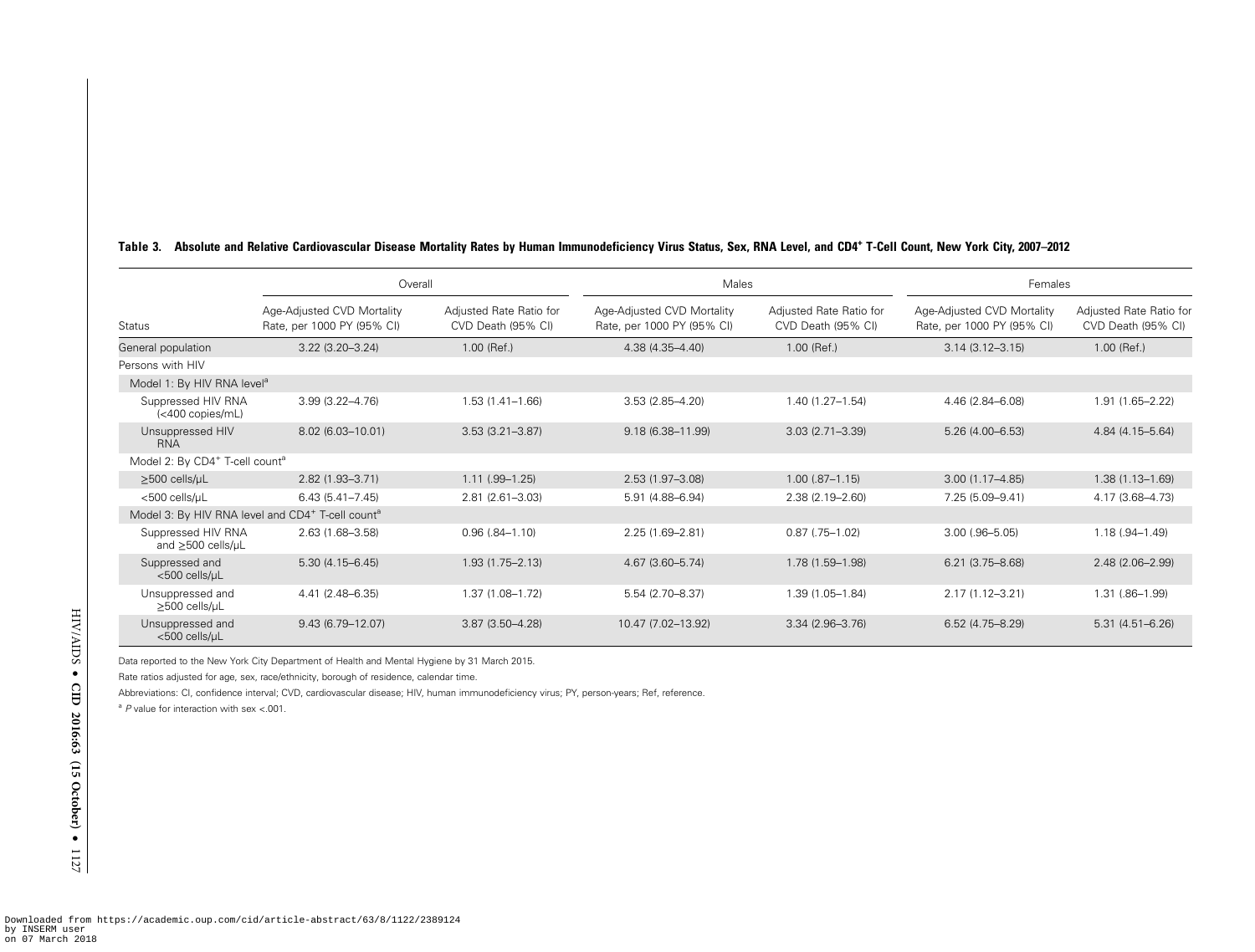4.15–5.64), whereas the RR for the same comparison among men was 3.03 (95% CI, 2.71–3.39).

Stratifying persons with HIV by CD4<sup>+</sup> count instead of viremia showed that those with <500 cells/µL had a higher rate of CVD mortality (adjusted RR, 2.81 [95% 2.61–3.03]) than the general population. In contrast, the CVD mortality rate among people with HIV with  $CD4^+$  count  $\geq$ 500 cells/ $\mu$ L was not statistically different from that of the general population (adjusted RR, 1.11 [95% CI, .99–1.25]). However, when we further stratified by sex, women with  $CD4^+$  count  $\geq$ 500 cells/ $\mu$ L still had a significantly higher rate of CVD death than the general population of women (adjusted RR, 1.38 [95% CI, 1.13–1.69]). When examining virologic suppression and  $CD4^+$  count simultaneously (Table [3](#page-5-0)), we found that individuals with both suppressed viral load and CD4<sup>+</sup> count  $\geq$ 500 cells/ $\mu$ L had CVD mortality similar to uninfected individuals (adjusted RR, 0.96 [95% CI, .84–1.10]).

# **DISCUSSION**

As deaths in the past decade continued to decline in the HIV population in New York City following the advent of effective ART, CVD was responsible for an increasing number and share of deaths, including those related to ischemic heart disease, hypertensive disease, and stroke, among both men and women with HIV. While rates of CVD mortality declined over time among both HIV-uninfected New Yorkers and those with HIV, CVD mortality rates in the HIV-positive population were consistently higher than in the general population among all age groups between ages 13 and 64, underscoring the impact of CVD as a cause of mortality in middle-aged and even some young adults living with HIV. CVD risk among virologically suppressed HIV-infected individuals was attenuated but still remained elevated compared with the general population, corroborating other studies that have found increased atherosclerosis even in successfully treated HIV-infected individuals  $[17, 18]$  $[17, 18]$  $[17, 18]$  $[17, 18]$ . HIV-suppressed individuals with  $CD4^+$  counts ≥500 cells/µL, however, had CVD mortality rates not statistically different from uninfected individuals.

A growing literature reports that CVD comprises an increasing percentage of morbidity or mortality to people with HIV [[19](#page-7-0)–[22\]](#page-7-0). Fewer studies have assessed CVD mortality rates in people with HIV, owing to challenges in determining population denominators. Our finding of decreasing CVD mortality rates over time among HIV-infected individuals is consistent with data from the same period from the D:A:D study [\[23](#page-7-0)]. The higher CVD mortality rate in our study (3.3/1000 vs 1.3/1000) is likely due to greater heterogeneity of the HIV epidemic in New York City and the use of population-based surveillance data capturing all individuals diagnosed with HIV, including those not in active care or participating in research studies.

Our finding that CVD mortality rates are more pronounced in HIV-infected women than men is broadly consistent with data from the ART Cohort Collaboration, which found elevated CVD mortality rates in women compared with men in its US-based

1128 • CID 2016:63 (15 October) • HIV/AIDS

sites [\[24\]](#page-7-0), albeit with wide CIs. This sex difference may be explained in part by underlying socioeconomic differences between men and women with HIV in New York City; a greater proportion of heterosexual women are lower income or homeless as compared with heterosexual men [[25](#page-7-0)], which could lead to differences in access to care or prevalence of CVD risk factors. Further study is warranted to better understand these differences. Nonetheless, these findings suggest that primary care guidelines for HIV-infected patients should continue to emphasize routine health care maintenance with respect to CVD [\[26](#page-7-0)], and that specific tools tailored to women may improve HIV outcomes.

We found increasing rates of death with heart failure and arrhythmia listed on the death certificate among persons with HIV, suggesting that these are emerging conditions. Some studies have begun to report increased heart failure and elevated left ventricular mass and diastolic dysfunction in HIV-infected individuals relative to uninfected comparators [\[27](#page-7-0)-[29](#page-7-0)]. Because hypertensive heart disease, closely linked with heart failure, was a major cause of CVD mortality, our findings highlight the importance of lifestyle and pharmacologic approaches to blood pressure control in people with HIV [\[26](#page-7-0)]. Given the common risk factors for the atherosclerotic and nonatherosclerotic conditions we found to underlie or contribute to CVD mortality here, the present findings support the promotion of other preventive measures such as smoking cessation, glycemic management, and lipid-lowering therapy to lower CVD risk.

Our analysis extends follow-up from a previous study of persons with AIDS by 9 years to better capture potential cardiovascular consequences over time [[30](#page-7-0)]. Here, we included individuals diagnosed with HIV infection both with and without AIDS, an important expansion because data suggest that starting ART early leads to reduction of both AIDS and non-AIDS events [[31](#page-7-0)]. The lower risk of CVD death we observed among those with controlled vs uncontrolled viremia supports the notion that optimal treatment of HIV decreases CVD risk.

Our study has some limitations. First, the elevated CVD mortality risk we observed among those with HIV represents the combined effect of both HIV infection and traditional CVD risk factors that may be more prevalent in the population (eg, smoking), as surveillance data lack comprehensive information on such risk factors. Nonetheless, HIV surveillance data demonstrate how CVD patterns are changing population-wide. Second, our absolute mortality rates may be affected by completeness of HIV reporting and death ascertainment. For example, our NDI match ascertains deaths occurring in the United States, but the relatively few deaths occurring outside the country are likely not captured. Consequently, the true CVD mortality rate among persons with HIV may be higher than our estimates, and therefore the inferences on increased CVD mortality among those with HIV compared to those without HIV may be conservative. Lastly, vital statistics data are limited by the accuracy of what is reported on death certificates, which have known differences in reporting by region and age [\[32](#page-7-0)]. In New York City, it has